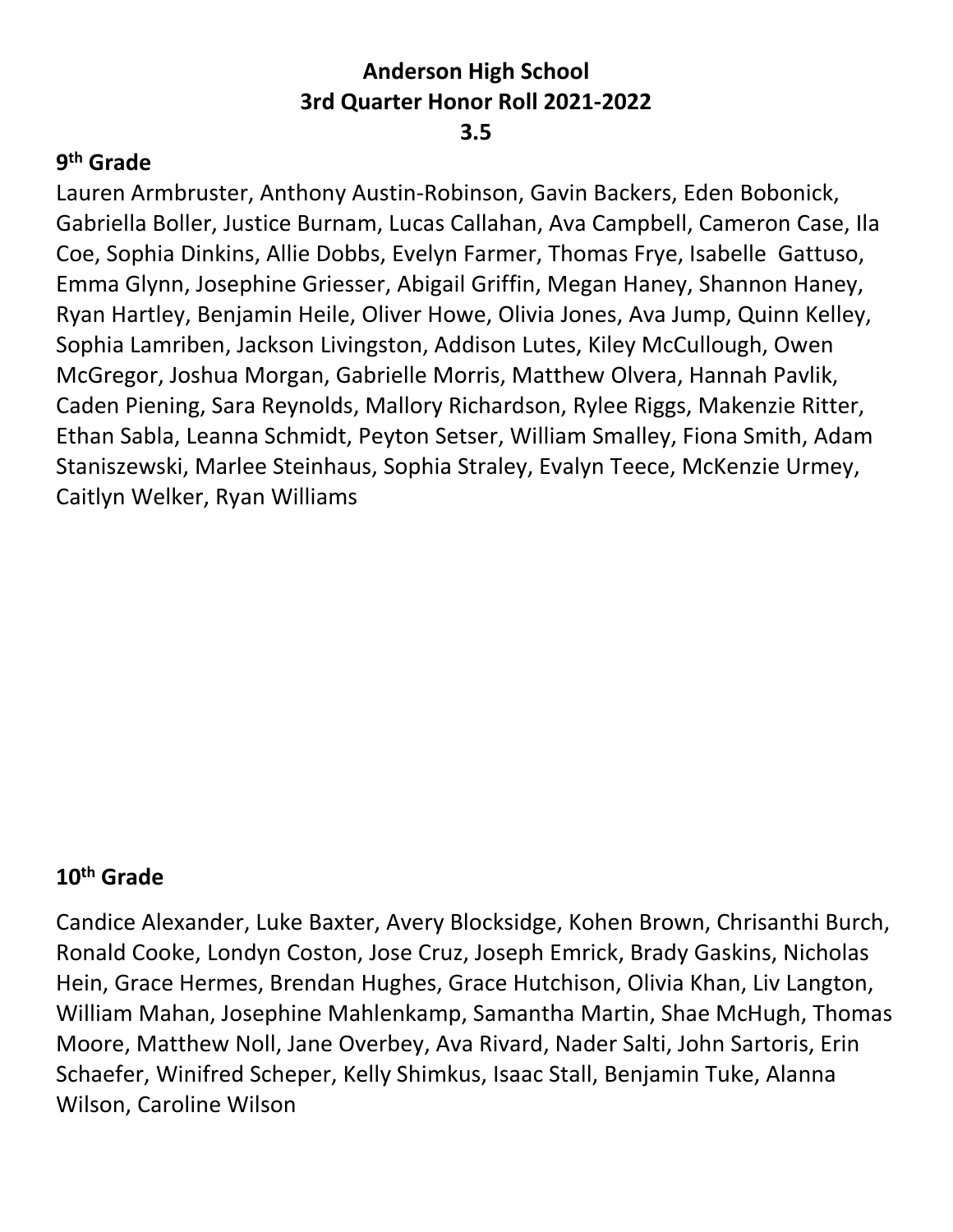## **11th Grade**

Brianna Anderson, Reid Bhate, Brooke Black, Cohen Bottle, Tate Brandon, Andrew Brown, Julia Browning, Sydney Burkhardt, Seth Colby, Charlotte Cox, Malea Dean, Madeline Dearman, Catherine Dorko, Jacob Dunnohew, Emily Dutschke, Taryn Edwards, Samantha Ellis, Eleanor Elmore, Owen Fitzgerald, Gus Foley, Morgan France, Samantha Gantenberg, Julia Ghanem, Magdalayna Goodman, Sophia Grote, Thomas Hadley, Matthew Hahn, Andrea Huizenga, Bailey Jodrey, Loreli Knowles, Ellianna Landers, Olivia Lee, Madeline Long, Layne Martin, Zoe McFadden-Lankford, Samantha McGurn, Cooper Meese, Jaden Morris, Samuel Nolan, Reece Osterday, Bennett Painter, Skye Partin, Christopher Pilis, Joshua Planck, Kenneth Pobanz, Brogan Rhodes, Ava Schenck, Callie Slusher, Victoria Surges, Megan Theile, Lucas Uhlenbrock, Andrew Vest, Abigail Whisman

## **12th Grade**

Elijah Ackerman, Alexander Ahrens, Maryanne Arlinghaus, Louis Auckerman, Emma Bobst, Madeline Bodie, Emily Boehm, Ella Chandler, Kennedy Coldiron, Riley Courtney, Alec Cranfill, Lyndsay Crowley, Alicia Daly, Addyson Dimling, Jesse Ditmore, Bryce Doerflein, Joseph Gerstle, Sheridan Halpert, Sean Hartley, Macy Hornsby, Elise Horstman, Michael Huang, Margaret Hutchins, Elisabeth Infante, Carter Jenkins, Elizabeth Jones, Austin Kroner, Jack Ledford, Mia Leyland, Serra Lindsey, Abigail Loach, Haley Martin, Elizabeth Mitzka, Max Muehlenkamp, Annika Nousiainen, Joshua Pedersen, Lucas Ponchot, Nicole Prather, Sage Remsen, Melissa Roller, Katherine Rothfuss, Ella Schroeder, Grayson Slemons, Maria Spinola, Sophia Vollman, Kathryn Wegman, Anna Grace White, Sophia Wiesman, Dylan Withers, Zachary Zeh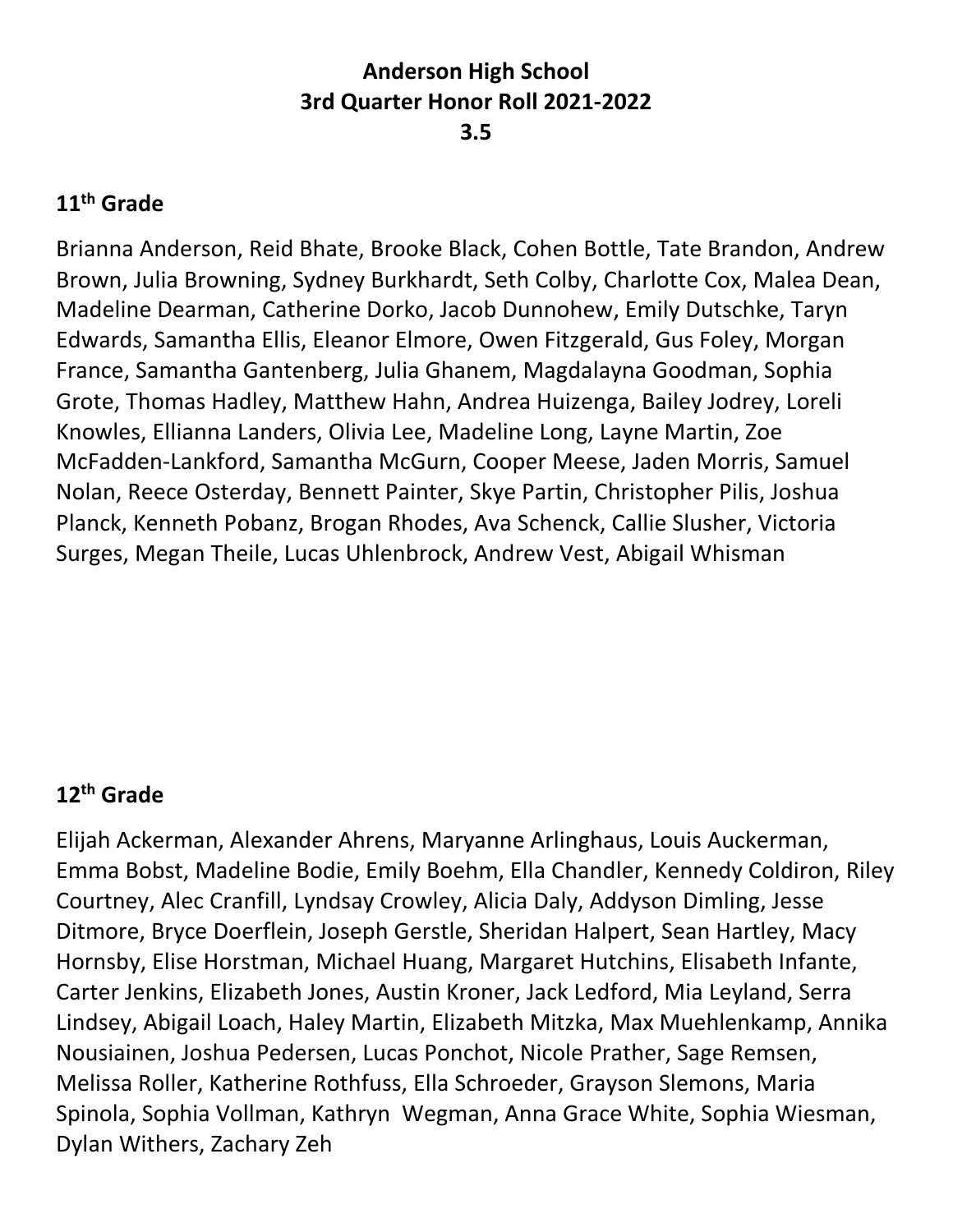## **9th Grade**

Sara Adams, Logan Augustine, Alexandra Barton, Brady Baumann, Kylee Brison, Calvin Bruckner, Zoey Bruner, Kolin Cafferky, Emma Campbell, Logan Cassell, Lowen Clark, Jonah Coplen, Graham Copley, Tucker Copley, William Cox, Sydney Dodds, Molly Dotson, Benjamin Flores, Carson Garcia, Anna Gerrard, Aundrea Gillis, Madeline Gutbier, Gostous Gwalima, Katelyn Hammond, Caitlin Hartley, Sofie Helm, Haley Honeycutt, Thomas Huster, Abigail Hutchins, Erin Jones, Lauren Kearns, Maxton Landers, Sophia Leara, Joy Lin, Isabella Lopez, Gordon Maginnis, Francheska Martella, Micah McCorvey, Leo McDermott, Adam Miller, Gianna Mlynek, Lyla Mongenas, Bailey Moore, Tyler Moore, Audrey Norwell, Jack O'Neil, Peyton Osborne, Aryan Patel, Shiv Patel, Sur Patel, Hunter Pedersen, Molly Quiroz, Addison Raible, Katie Redman, Braelyn Riggs, James Rubleske, Paige Shear, Violette Skavlem, Lindsay Smith, Rose Sommers, Alexander Stanyard, Aidan Stelter, Sydney Stockslager, Olivia Stover, Evan Terry, Carmella Trout, Amy Waligura

## **10th Grade**

Davin Belka, Morgan Berry, Dominic Black, Lyla Bordwine, Kathryn Brayshaw, Allison Christensen, Isabella Cook, Valerie Elam, Anna Elfers, Parker Elliff, Landon Euler, Carson Gearding, Ashley Gildenblatt, Anna Gillming, Greyden Gliebe, Connor Hamilton, Samuel Harper, Olivia Havens, Alexis Huebner, Gillian Hunter, Vivian Johns, Chloe Kimsey, Josephine Kuenning, Isabella Lanham, Nolan Leist, Eden Lindsey, Jarrett Lindsey, Allison McPhillips, Logan Mohat, Kiersten Morgan, Leo Muehlenkamp, Aidan Nash, Kashish Patel, Andrew Patterson, Kayla Planck, Jewelia Potter, Rosalie Powers, Natalie Reising, Aubrey Richard, Brenna Richard, Gabriella Richards, Macey Robinson, Brooklyn Scheiman, Natalie Sprowl, Maren Standage, Michael Standage, Matthew Stanyard, Kailey Strausbaugh, Tyler Suhre, Delaney Unthank, Courtney Voet, Olivia Weddle, Carson Welker, Allison Withers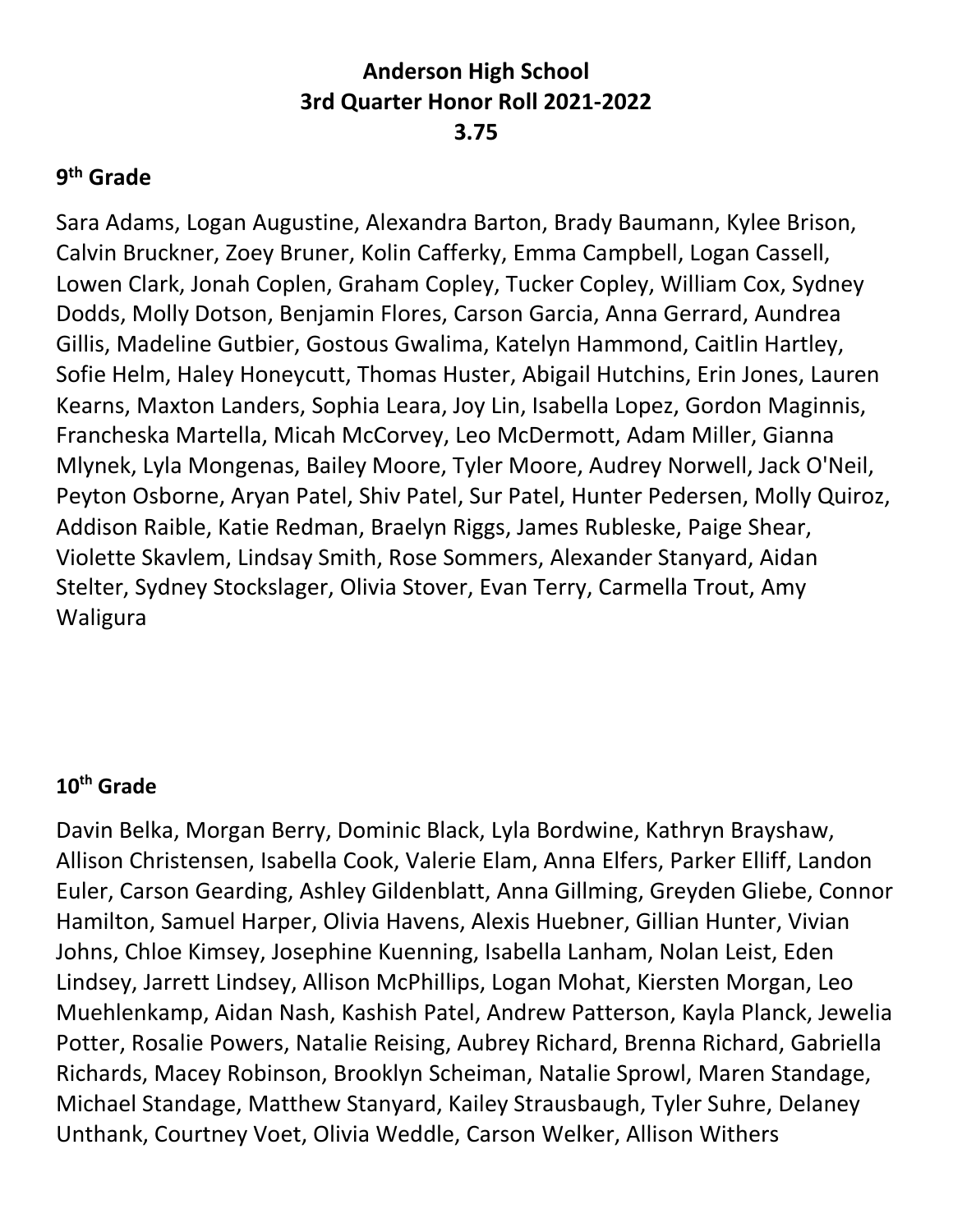## **11th Grade**

Grace Adams, Zoey Augustine, Cara Beattie, Zoe Becker, Regan Binder, Christopher Birck, Anne Broxterman, Grady Bryant, Katie Camden, Jolee Cronin-Noonan, Madeleine Davis, Erin East, Nicholas Engel, Evelyn Fitzgerald, Ella Gainer, Kylie Gehringer, Anna Gerstle, Matthew Gonzales, Brooke Gumbert, Zachary Hartzog, Alexis Hatfield, Lilli Hayward, Jennifer Marie Hazlett, Daniel Hensler, Zoe Hetzer, Ava Kolesnikov, Claire Lahrman, Nicholas Lamkin, Devin Lands, Hildi Lanham, Haley Martin, Samuel Mizukawa, Emma Moulas, Jonah Mrochek, Cohen Mrozek, Elani Mrozek, Sophia Myres, Peyton Orme, Skylar Pritchett, Adrienne Quiroz, David Rammel, Kendall Renner, Robert Reynolds, Kristina Romp, Joseph Schultz, Mallory Selzer, Lilianne Skavlem, Ella Smalley, Evan Snyder, Emma Soucek, Tristan Stanek, Sydney Steinau, Anne Steinher, Emma Stenger, Gunner Stiles, Jarrett Surface, Sean Teismann, Alyssa Webb, Cole Williams, Emma Zigmunt

## **12th Grade**

Madison Almond, Katherine Amstrong, Adrienne Baumann, Ellie Baxter, Nathaniel Bell, Lily Biggs, Charlotte Bodie, Rylee Boland, Emma Boone, Jacob Breitenbecher, Zachary Brophy, Connor Casey, Priyanka Chopra, Ashley Clarke, Dillon Cobb, Reagan Cooke, Margaret Crowley, Brennen Dever, Brayden Dostal, Christopher Dowling, Emily Duffey, Andrew Gavin, Kyle Grimes, David Haskell, Ta'niya Hines, Benjamin Hood, Avery Kniskern, Sophie Kozlowski, Henry Laake, Hope Manning, Grady Martin, Mackenzie McGregor, Paige McPhillips, Liset Morales, Nicholas Mullen, Aidan Orth, Karly Preston, Katherine Price, Kylie Raible, Tannishtha Ray, Skyler Roat, Megan Sartoris, Emma Schlosser, Emma Schnitzler, Evan Schnitzler, Nina Smith, Alexandra Spitzmueller, Sarvesh Sudhaharan, Emma Turchiano, Hannah Vargas, Olivia Wasserstrom, Merrik Wilson